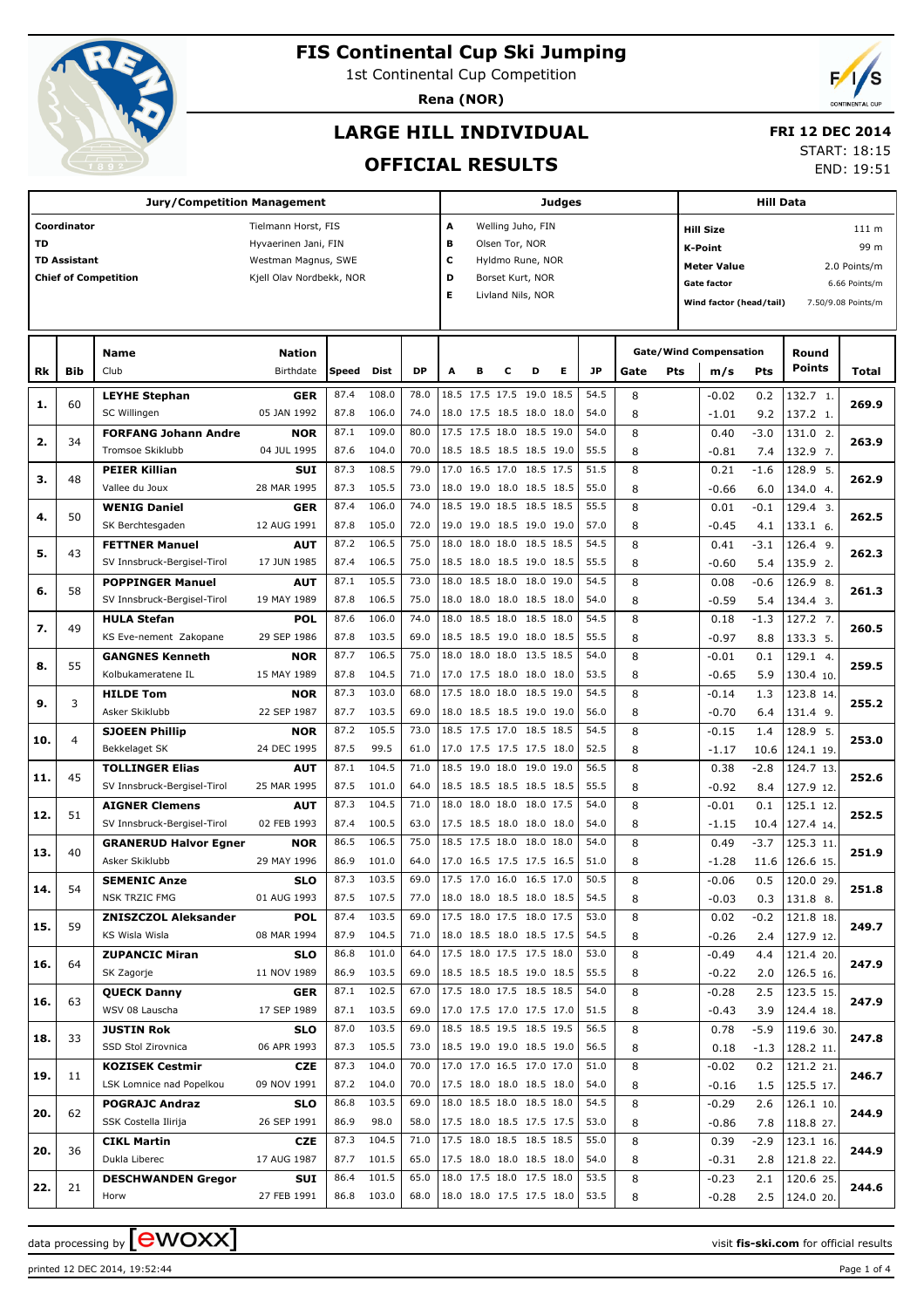

## **FIS Continental Cup Ski Jumping**

1st Continental Cup Competition

**Rena (NOR)**



## **LARGE HILL INDIVIDUAL**

#### **FRI 12 DEC 2014** START: 18:15

### **OFFICIAL RESULTS**

|           |                | <b>OFFICIAL RESULTS</b><br>$-1892$ |                            |       |             |           |      |   |                          |   |   |           |      |            |                                      |            |                        | END: 19:51 |
|-----------|----------------|------------------------------------|----------------------------|-------|-------------|-----------|------|---|--------------------------|---|---|-----------|------|------------|--------------------------------------|------------|------------------------|------------|
| <b>Rk</b> | Bib            | <b>Name</b><br>Club                | <b>Nation</b><br>Birthdate | Speed | <b>Dist</b> | <b>DP</b> | A    | в | C                        | D | Е | <b>JP</b> | Gate | <b>Pts</b> | <b>Gate/Wind Compensation</b><br>m/s | <b>Pts</b> | Round<br><b>Points</b> | Total      |
|           |                |                                    |                            |       |             |           |      |   |                          |   |   |           |      |            |                                      |            |                        |            |
| 23.       | 30             | <b>HALVORSEN Espen Enger</b>       | <b>NOR</b>                 | 87.2  | 105.5       | 73.0      |      |   | 17.5 17.5 17.5 17.5 17.5 |   |   | 52.5      | 8    |            | 0.47                                 | $-3.5$     | 122.0 17.              | 244.4      |
|           |                | Eidsvold Vaerk Skiklubb            | 10 MAY 1990                | 87.5  | 102.5       | 67.0      |      |   | 18.0 18.0 17.5 18.0 17.5 |   |   | 53.5      | 8    |            | $-0.21$                              | 1.9        | 122.4 21.              |            |
| 24.       | 1              | <b>INGVALDSEN Ole Marius</b>       | <b>NOR</b>                 | 87.1  | 102.0       | 66.0      |      |   | 18.0 17.5 18.0 18.5 18.0 |   |   | 54.0      | 8    |            | $-0.16$                              | 1.5        | 121.5 19.              | 242.3      |
|           |                | Steinkjer Skiklubb                 | 02 OCT 1985                | 87.0  | 102.5       | 67.0      |      |   | 17.5 17.5 17.0 18.0 17.5 |   |   | 52.5      | 8    |            | $-0.14$                              | 1.3        | 120.8 23.              |            |
|           |                | <b>SCHIFFNER Markus</b>            | <b>AUT</b>                 | 87.5  | 102.0       | 66.0      |      |   | 18.0 18.0 17.5 18.0 18.0 |   |   | 54.0      | 8    |            | $-0.08$                              | 0.7        | 120.7 24.              |            |
| 25.       | 53             | UVB Hinzenbach-Oberoesterr         | 05 JUN 1992                | 87.6  | 101.0       | 64.0      |      |   | 18.0 18.0 18.5 18.5 18.0 |   |   | 54.5      | 8    |            | $-0.25$                              | 2.3        | 120.8 23.              | 241.5      |
|           | 52             | <b>ELVERUM SORSELL Kim Rene</b>    | <b>NOR</b>                 | 87.2  | 103.0       | 68.0      |      |   | 17.5 18.0 17.5 18.5 17.5 |   |   | 53.0      | 8    |            | 0.07                                 | $-0.5$     | 120.5 26.              | 240.7      |
| 26.       |                | Ullensaker Skiklubb                | 06 OCT 1988                | 87.1  | 102.0       | 66.0      |      |   | 17.5 17.0 18.0 18.5 17.0 |   |   | 52.5      | 8    |            | $-0.19$                              | 1.7        | 120.2 25.              |            |
| 27.       | 29             | <b>MAYER Nicolas</b>               | <b>FRA</b>                 | 87.3  | 105.0       | 72.0      |      |   | 17.0 17.5 17.0 17.5 17.5 |   |   | 52.0      | 8    |            | 0.42                                 | $-3.2$     | 120.8 23.              | 240.6      |
|           |                | Courchevel                         | 06 OCT 1990                | 87.5  | 100.0       | 62.0      |      |   | 18.0 18.0 18.0 18.0 18.5 |   |   | 54.0      | 8    |            | $-0.42$                              | 3.8        | 119.8 26.              |            |
| 28.       | $\overline{2}$ | <b>JACOBSEN Anders</b>             | <b>NOR</b>                 | 87.2  | 101.0       | 64.0      |      |   | 17.5 18.5 18.5 17.5 18.5 |   |   | 54.5      | 8    |            | $-0.18$                              | 1.6        | 120.1 28.              | 238.0      |
|           |                | Ringkollen Skiklubb                | 17 FEB 1985                | 87.4  | 101.0       | 64.0      |      |   | 17.5 17.5 17.5 17.5 17.0 |   |   | 52.5      | 8    |            | $-0.15$                              | 1.4        | 117.9 28.              |            |
|           |                | <b>HVALA Jaka</b>                  | <b>SLO</b>                 | 86.9  | 104.0       | 70.0      |      |   | 17.5 18.0 18.0 18.0 17.5 |   |   | 53.5      | 8    |            | 0.32                                 | $-2.4$     | 121.1 22.              |            |
| 29.       | 44             | <b>Ssk Ponikve</b>                 | 15 JUL 1993                | 87.0  | 99.5        | 61.0      |      |   | 17.5 17.5 17.5 18.0 17.5 |   |   | 52.5      | 8    |            | $-0.15$                              | 1.4        | 114.9 29.              | 236.0      |
|           |                | <b>MIETUS Krzysztof</b>            | <b>POL</b>                 | 86.9  | 102.0       | 66.0      |      |   | 17.5 18.0 18.0 18.0 18.0 |   |   | 54.0      | 8    |            | $-0.03$                              | 0.3        | 120.3 27.              |            |
| 30.       | 27             | AZS Zakopane                       | 08 MAR 1991                | 87.1  | 98.5        | 59.0      | 17.5 |   | 18.0 18.5 18.0 17.0      |   |   | 53.5      | 8    |            | $-0.16$                              | 1.5        | 114.0 30.              | 234.3      |
|           |                |                                    |                            |       |             |           |      |   |                          |   |   |           |      |            |                                      |            |                        |            |

|     |    | Not qualified for final round                      |                           |      |            |      |                          |      |   |                |       |
|-----|----|----------------------------------------------------|---------------------------|------|------------|------|--------------------------|------|---|----------------|-------|
| 31. | 5  | <b>ZOGRAFSKI Vladimir</b><br><b>NSA</b>            | <b>BUL</b><br>14 JUL 1993 |      | 86.9 102.5 | 67.0 | 17.5 17.5 17.0 17.5 17.0 | 52.0 | 8 | 0.5<br>$-0.06$ | 119.5 |
| 32. | 32 | <b>JOHANSSON Robert</b><br>Soere Aal IL            | <b>NOR</b><br>23 MAR 1990 |      | 87.1 105.0 | 72.0 | 16.5 16.5 16.5 17.0 17.5 | 50.0 | 8 | 0.35<br>$-2.6$ | 119.4 |
| 33. | 61 | <b>SINKOVEC Jure</b><br>SSK SAM Ihan               | <b>SLO</b><br>03 JUL 1985 |      | 86.8 101.5 | 65.0 | 18.0 18.0 17.5 17.5 17.5 | 53.0 | 8 | 0.9<br>$-0.10$ | 118.9 |
| 34. | 12 | <b>KYTOESAHO Niko</b><br>Lahden Hiihtoseura        | <b>FIN</b><br>18 DEC 1999 |      | 86.7 101.0 | 64.0 | 18.0 18.0 18.0 17.5 18.0 | 54.0 | 8 | 0.01<br>$-0.1$ | 117.9 |
| 35. | 38 | <b>HUBER Daniel</b><br>SC Seekirchen-Salzburg      | <b>AUT</b><br>02 JAN 1993 | 86.9 | 102.0      | 66.0 | 18.0 18.0 18.0 18.5 18.0 | 54.0 | 8 | 0.37<br>$-2.8$ | 117.2 |
| 36. | 57 | <b>PASCHKE Pius</b><br>WSV Kiefersfelden           | <b>GER</b><br>20 MAY 1990 |      | 86.5 101.5 | 65.0 | 17.5 17.5 18.0 18.5 18.0 | 53.5 | 8 | 0.19<br>$-1.4$ | 117.1 |
| 37. | 47 | <b>BIEGUN Krzysztof</b><br>SS-R LZS Sokol Szczyrk  | <b>POL</b><br>21 MAY 1994 |      | 87.2 102.0 | 66.0 | 17.0 18.0 17.5 18.5 17.0 | 52.5 | 8 | 0.24<br>$-1.8$ | 116.7 |
| 38. | 35 | <b>RHOADS William</b><br><b>UOP Sports Clubs</b>   | <b>USA</b><br>08 JUN 1995 |      | 87.2 102.0 | 66.0 | 18.0 17.5 18.0 17.5 18.0 | 53.5 | 8 | 0.43<br>$-3.2$ | 116.3 |
| 39. | 56 | <b>KLUSEK Bartlomiej</b><br>LKS Klmczok Bystra     | <b>POL</b><br>15 JAN 1993 |      | 87.0 100.5 | 63.0 | 17.0 17.0 17.5 18.5 17.0 | 51.5 | 8 | 0.03<br>$-0.2$ | 114.3 |
| 40. | 7  | <b>RUDA Adam</b><br>ZTS Zakucie Zagorz             | <b>POL</b><br>18 NOV 1995 | 87.3 | 100.5      | 63.0 | 16.0 17.0 17.5 16.0 16.5 | 49.5 | 8 | $-0.17$<br>1.5 | 114.0 |
| 41. | 37 | <b>EGLOFF Luca</b><br>Grabserberg                  | <b>SUI</b><br>06 JUN 1995 | 86.9 | 104.0      | 70.0 | 15.0 16.5 16.0 14.0 15.5 | 46.5 | 8 | 0.43<br>$-3.2$ | 113.3 |
| 42. | 15 | <b>PITEA Sorin Iulian</b><br>CSS Dinamo Rasnov     | <b>ROU</b><br>09 JUL 1997 | 86.6 | 98.0       | 58.0 | 17.5 18.0 18.0 18.0 17.5 | 53.5 | 8 | 0.5<br>$-0.06$ | 112.0 |
| 43. | 28 | <b>STURSA Vojtech</b><br>Dukla Liberec             | <b>CZE</b><br>03 AUG 1995 | 86.6 | 99.5       | 61.0 | 16.5 17.5 17.5 17.5 16.5 | 51.5 | 8 | 0.14<br>$-1.0$ | 111.5 |
| 44. | 26 | <b>BERGQUIST Hans Petter</b><br>Aurskog Finstadbru | <b>NOR</b><br>20 JAN 1994 | 87.0 | 97.0       | 56.0 | 17.5 18.0 18.0 17.5 17.0 | 53.0 | 8 | $-0.19$<br>1.7 | 110.7 |
| 45. | 20 | <b>ALAMOMMO Andreas</b><br>Ounasyaaran Hiihtoseura | <b>FIN</b><br>23 DEC 1998 | 86.9 | 98.0       | 58.0 | 17.5 17.0 17.0 18.0 17.5 | 52.0 | 8 | $-0.07$<br>0.6 | 110.6 |
| 46. | 25 | <b>ANTONISSEN Lars</b><br><b>National Team</b>     | <b>NED</b><br>31 JUL 1995 | 87.2 | 97.0       | 56.0 | 17.0 17.0 17.0 17.0 17.5 | 51.0 | 8 | $-0.26$<br>2.4 | 109.4 |
| 47. | 8  | <b>BICKNER Kevin</b><br>Norge Ski Club             | <b>USA</b><br>23 SEP 1996 | 86.7 | 97.5       | 57.0 | 16.5 17.0 17.0 16.0 16.5 | 50.0 | 8 | $-0.25$<br>2.3 | 109.3 |

data processing by **CWOXX**  $\blacksquare$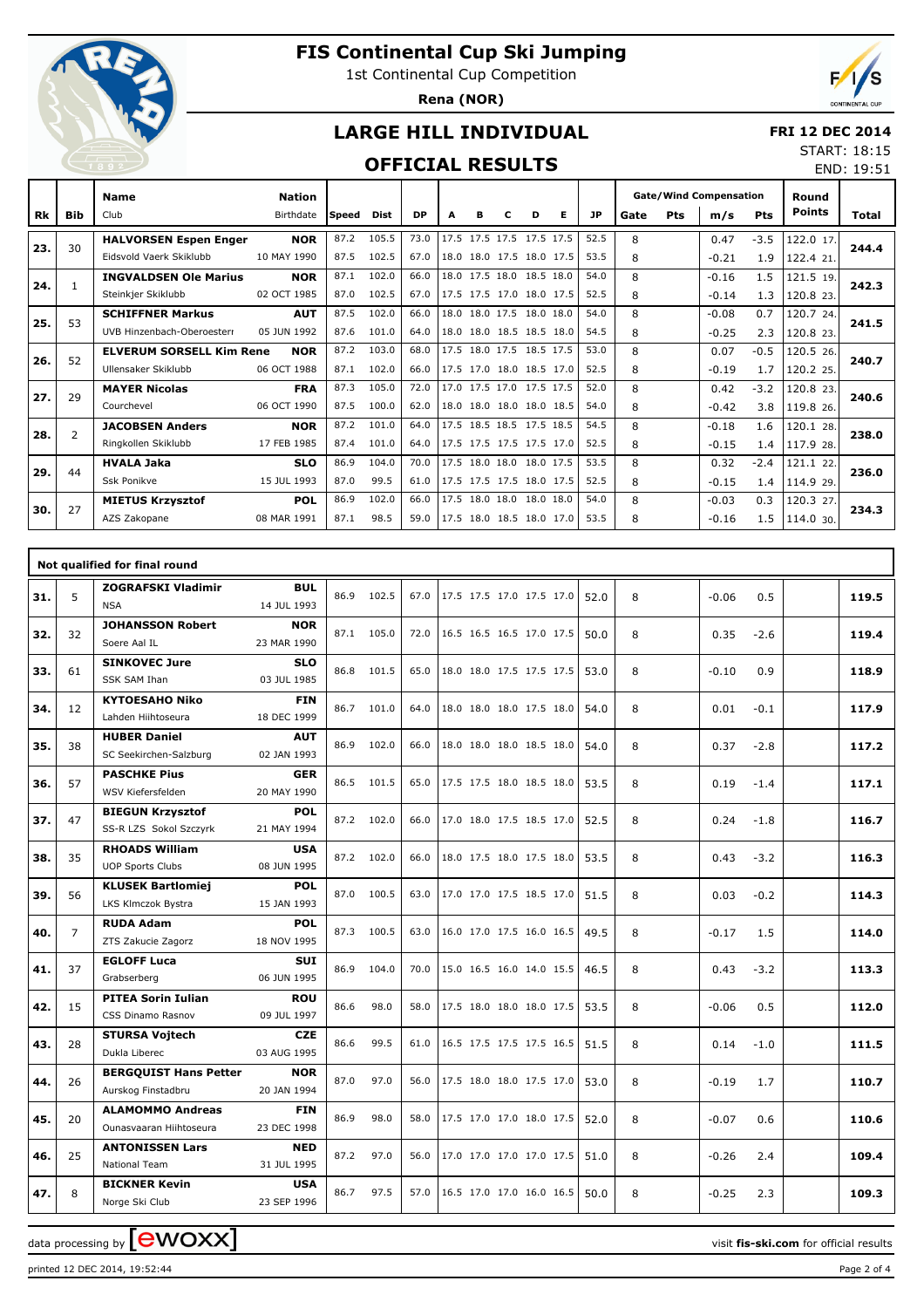

## **FIS Continental Cup Ski Jumping**

1st Continental Cup Competition

**Rena (NOR)**



### **LARGE HILL INDIVIDUAL**

#### **FRI 12 DEC 2014**

### **OFFICIAL RESULTS**

START: 18:15 END: 19:51

|     |            | <b>Name</b>                                             | <b>Nation</b>             |            |             |           |                          |   |   |   |   |           |      |            | <b>Gate/Wind Compensation</b> |        | Round         |       |
|-----|------------|---------------------------------------------------------|---------------------------|------------|-------------|-----------|--------------------------|---|---|---|---|-----------|------|------------|-------------------------------|--------|---------------|-------|
| Rk  | <b>Bib</b> | Club                                                    | Birthdate                 | Speed      | <b>Dist</b> | <b>DP</b> | A                        | в | c | D | E | <b>JP</b> | Gate | <b>Pts</b> | m/s                           | Pts    | <b>Points</b> | Total |
| 48. | 10         | <b>AALTO Antti</b><br>Kiteen Urheilijat                 | <b>FIN</b><br>02 APR 1995 | 87.1       | 98.0        | 58.0      | 16.5 16.5 16.5 17.0 16.0 |   |   |   |   | 49.5      | 8    |            | $-0.15$                       | 1.4    |               | 108.9 |
| 49. | 39         | <b>WINTER Paul</b><br>SC Willingen                      | <b>GER</b><br>05 OCT 1997 | 86.0       | 98.0        | 58.0      | 17.5 17.5 18.5 18.0 18.0 |   |   |   |   | 53.5      | 8    |            | 0.43                          | $-3.2$ |               | 108.3 |
| 50. | 31         | <b>TOROK Eduard</b><br>CSS Dinamo Rasnov                | <b>ROU</b><br>02 MAY 1997 | 86.2       | 99.0        | 60.0      | 17.0 17.5 17.5 17.0 18.0 |   |   |   |   | 52.0      | 8    |            | 0.53                          | $-4.0$ |               | 108.0 |
| 51. | 46         | <b>SOEBERG Sigurd Nymoen</b><br>Furnes Skiloperlag      | <b>NOR</b><br>31 AUG 1994 | 87.2 101.5 |             | 65.0      | 15.5 14.5 15.5 14.5 14.5 |   |   |   |   | 44.5      | 8    |            | 0.25                          | $-1.9$ |               | 107.6 |
| 52. | 23         | <b>VESELOV Denis</b>                                    | <b>RUS</b><br>03 FEB 1991 | 86.7       | 96.5        | 55.0      | 16.0 16.5 16.5 17.0 17.0 |   |   |   |   | 50.0      | 8    |            | $-0.04$                       | 0.4    |               | 105.4 |
| 53. | 18         | <b>LANIN Ivan</b>                                       | <b>RUS</b><br>15 JAN 1992 | 87.1       | 96.0        | 54.0      | 16.5 17.0 17.5 17.0 16.5 |   |   |   |   | 50.5      | 8    |            | $-0.08$                       | 0.7    |               | 105.2 |
| 54. | 6          | <b>BRASME Paul</b><br><b>U.S VENTRON</b>                | <b>FRA</b><br>03 AUG 1997 | 86.9       | 95.0        | 52.0      | 17.0 17.0 17.5 17.5 17.0 |   |   |   |   | 51.5      | 8    |            | $-0.15$                       | 1.4    |               | 104.9 |
| 55. | 17         | <b>AALST VAN DER Oldrik</b><br><b>National Team</b>     | <b>NED</b><br>01 DEC 1995 | 86.9       | 96.0        | 54.0      | 16.5 16.0 16.0 17.5 16.5 |   |   |   |   | 49.0      | 8    |            | 0.04                          | $-0.3$ |               | 102.7 |
| 56. | 42         | <b>MAYLAENDER Dominik</b><br>SC Degenfeld               | <b>GER</b><br>20 MAR 1995 | 86.8       | 96.0        | 54.0      | 16.5 17.0 17.5 17.0 16.5 |   |   |   |   | 50.5      | 8    |            | 0.26                          | $-2.0$ |               | 102.5 |
| 57. | 41         | <b>FAIRALL Nicholas</b><br>Andover Outing Club          | <b>USA</b><br>06 JUL 1989 | 86.9       | 97.0        | 56.0      | 16.0 16.5 16.5 16.0 15.0 |   |   |   |   | 48.5      | 8    |            | 0.37                          | $-2.8$ |               | 101.7 |
| 58. | 13         | <b>INNGJERDINGEN Christian</b><br>Holmens If            | <b>SWE</b><br>19 DEC 1996 | 87.1       | 95.0        | 52.0      | 16.0 15.5 16.5 15.0 16.5 |   |   |   |   | 48.0      | 8    |            | $-0.11$                       | 1.0    |               | 101.0 |
| 59. | 19         | <b>KANG Chil-ku</b><br>High1 Resort                     | <b>KOR</b><br>08 AUG 1984 | 87.0       | 92.5        | 47.0      | 16.5 17.0 16.0 17.0 15.5 |   |   |   |   | 49.5      | 8    |            | $-0.09$                       | 0.8    |               | 97.3  |
| 60. | 24         | <b>NORDIN Carl</b><br>IF Friska Viljor                  | <b>SWE</b><br>23 DEC 1989 | 86.6       | 92.0        | 46.0      | 16.5 16.5 16.5 16.5 15.0 |   |   |   |   | 49.5      | 8    |            | $-0.17$                       | 1.5    |               | 97.0  |
| 61. | 22         | <b>SANDELL Jonas</b><br>Friska Viljor                   | <b>SWE</b><br>12 FEB 1995 | 86.5       | 88.5        | 39.0      | 16.5 16.0 16.5 16.5 16.5 |   |   |   |   | 49.5      | 8    |            | $-0.28$                       | 2.5    |               | 91.0  |
| 62. | 9          | <b>BUZESCU PURICE Constantin Rt ROU</b><br>Css brasovia | 19 JUN 1997               | 86.7       | 86.0        | 34.0      | 17.0 16.5 17.0 16.5 16.0 |   |   |   |   | 50.0      | 8    |            | $-0.19$                       | 1.7    |               | 85.7  |
| 63. | 14         | KIM Hyun-ki<br>High1 Resort                             | <b>KOR</b><br>09 FEB 1983 | 87.1       | 88.0        | 38.0      | 15.0 15.5 15.0 15.0 15.5 |   |   |   |   | 45.5      | 8    |            | $-0.13$                       | 1.2    |               | 84.7  |

|            | <b>Disqualified</b> |           |           |  |  |  |  |  |  |  |  |  |  |
|------------|---------------------|-----------|-----------|--|--|--|--|--|--|--|--|--|--|
| <b>Bib</b> | <b>Name</b>         | Reason    |           |  |  |  |  |  |  |  |  |  |  |
| 16         | KAMYNIN Aleksei     | SCE4 Suit | 1st round |  |  |  |  |  |  |  |  |  |  |

|           | <b>Weather Information</b> |      |          |                 |        |              |     |  |  |  |  |  |  |  |  |
|-----------|----------------------------|------|----------|-----------------|--------|--------------|-----|--|--|--|--|--|--|--|--|
|           |                            | Snow | Air      | <b>Humidity</b> |        | Wind $[m/s]$ |     |  |  |  |  |  |  |  |  |
|           | Weather                    | [°C] | [°C]     | [%]             | Min    | Avg          | Max |  |  |  |  |  |  |  |  |
| 1st round | cloudy                     | -6   | 0        | 93              | $-0.4$ | 0.0          | 0.7 |  |  |  |  |  |  |  |  |
| 2nd round | cloudy                     | -6   | $\Omega$ | 94              | $-1.2$ | $-0.5$       | 0.1 |  |  |  |  |  |  |  |  |

| <b>Statistics</b> |      |                 |              |      |              |       |      |              |      |                            |                |                |  |  |
|-------------------|------|-----------------|--------------|------|--------------|-------|------|--------------|------|----------------------------|----------------|----------------|--|--|
|                   |      |                 |              |      | Distance [m] |       |      | Speed [km/h] |      | <b>Competitors/Nations</b> |                |                |  |  |
|                   | Gate | <b>Athletes</b> | <b>Falls</b> | Min  | Avg          | Max   | Min  | Avg          | Max  | <b>Entries</b>             | <b>Started</b> | <b>Results</b> |  |  |
| 1st round         | 8    | 63              |              | 86.0 | 100.8        | 109.0 | 86.0 | 87.0         | 87.7 | 64/16                      | 64/16          | 63/16          |  |  |
| 2nd round         | 8    | 30              |              | 98.0 | 102.8        | 107.5 | 86.8 | 87.3         | 87.9 | 30/8                       | 30/8           | 30/8           |  |  |

data processing by **CWOXX**  $\blacksquare$